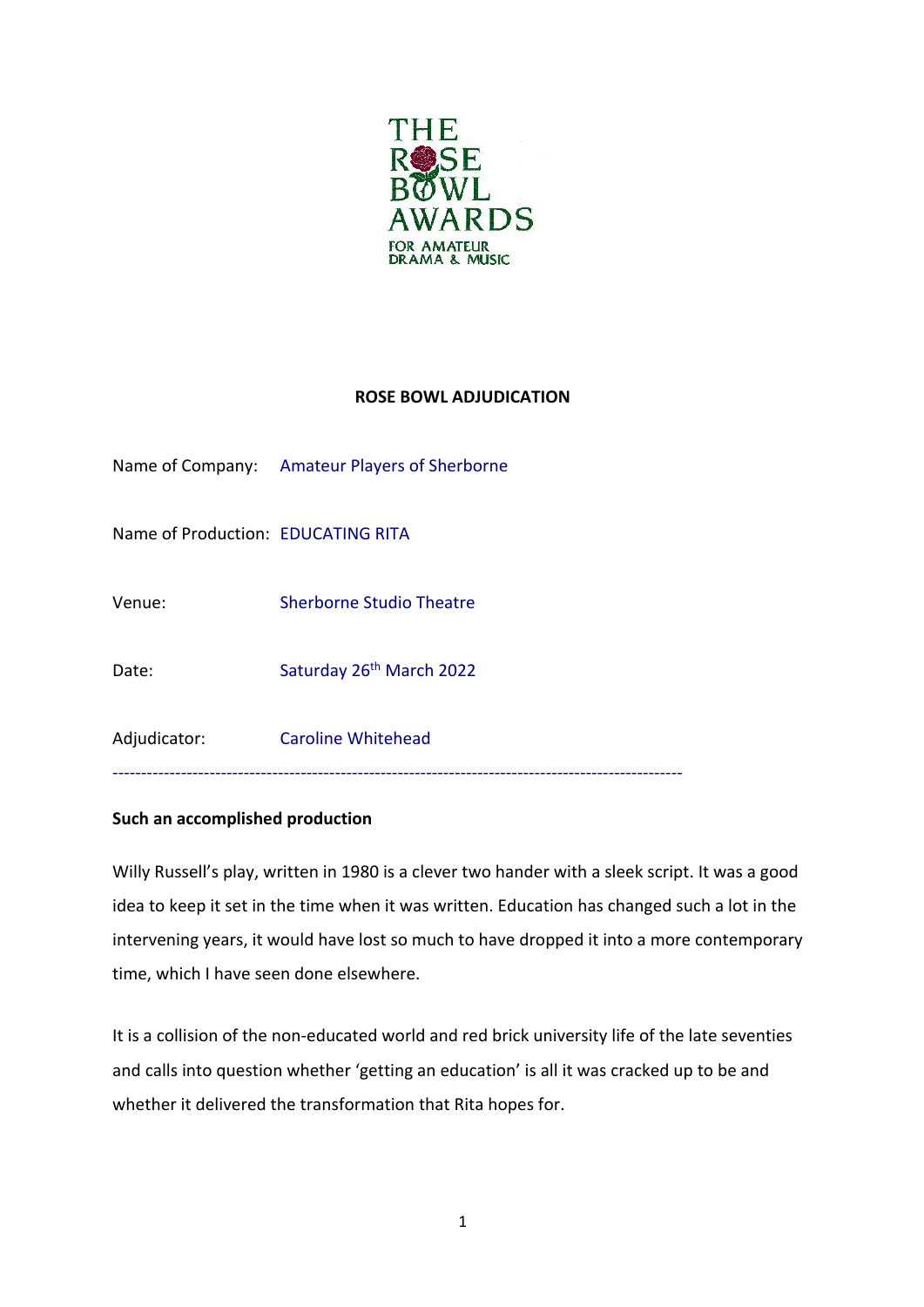The play has an odd couple at its heart – a jaded university professor disillusioned with academia and a working-class hairdresser in the thrall of his bookish world. Rita's brighteyed hope of transformation challenges what the academic world really considers valuable and acceptable, and causes us to question whether her direct and honest approach would be better really!

Rita and Frank keep their distance, physically at least, despite the intimacies that build between them and it is this slow transformation in their relationship that makes this such an interesting piece of drama. Both characters played this tension with real poise.

As the comedy calms, the drama sets in and it takes time to develop, Rita's character becoming more complex and Frank's character deteriorating to a point when we just have sympathy for this broken man. The actors build a chemistry that contains more tensions and the play becomes deeper and better with an almost painful tenderness between them by the end. Despite the Willy Russell punchy comedic lines, there was never any doubt that this relationship was so much more complex.

Frank can barely express his emotions and his quiet yearning for Rita and gradually his inadequacies are revealed to us. In contrast, Rita's performance fills out and she becomes more emotionally astute; she resists a romantic ending to become her own liberated woman. And a sudden burst of affection at the end of the play is an exquisite moment, before they peel away into their own separate lives.

Just having these 14 short scenes, all set in the professor's study, can make the production rather staccato and I have seen productions of this play when the transformation, particularly of Rita, comes in rather too abruptly in each scene. I was so delighted that you managed to smooth these subtle changes, so that the confidence that Rita gains and the desperation that Frank feels are both naturally played and happen almost without us noticing.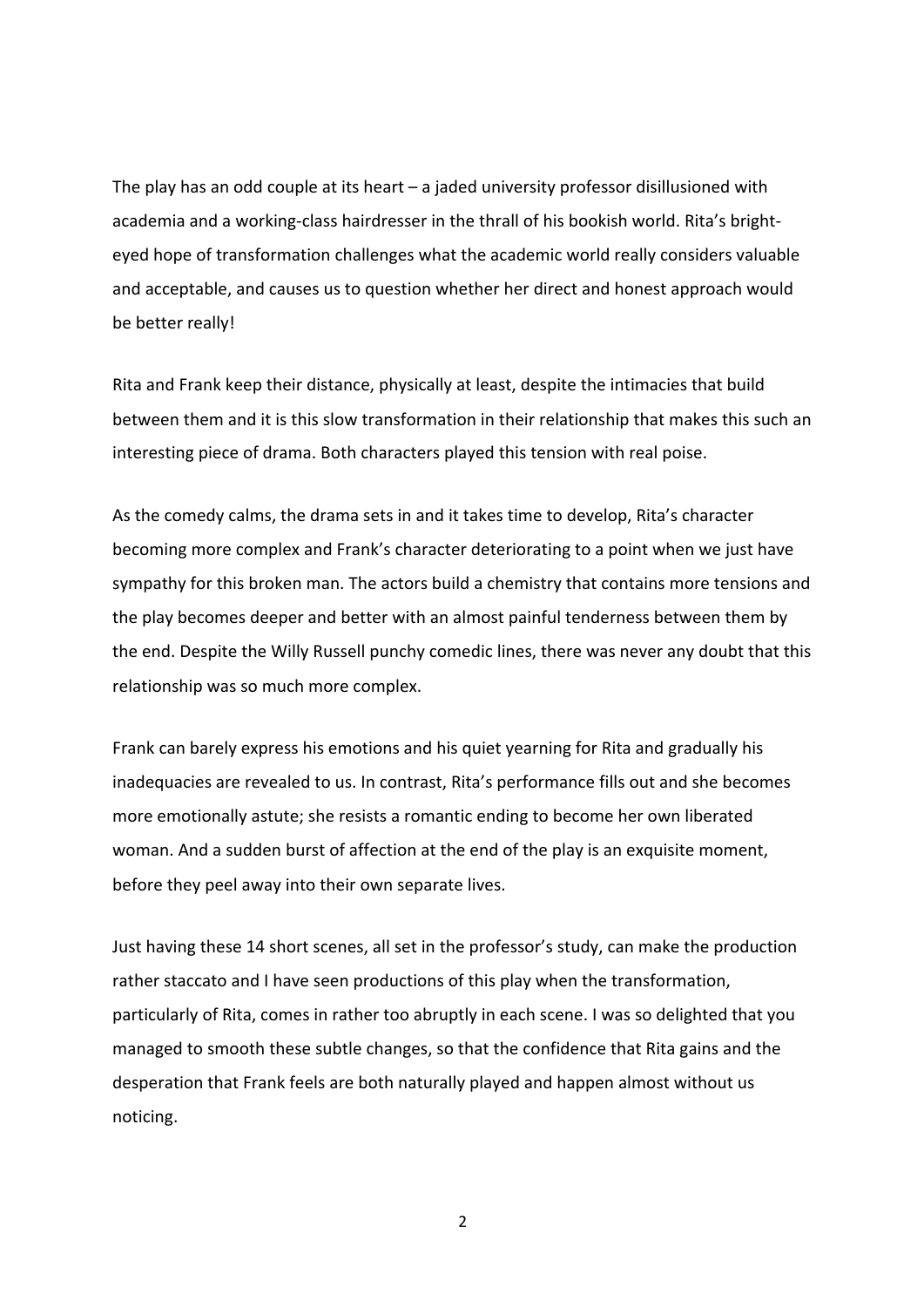This very real development of the relationship between the two characters with its ups and downs, is essential to the plot. It needs a really delicate touch and you achieved that perfectly.

The intimacy of this little theatre worked so well for this play and I was very impressed with your set, which was perfect for the time in which this story is set. There was such a lot for these two talented performers to do  $-14$  scenes which all contain some careful shifts in the relationship between them and tensions that needed great care.

I felt like the entire house was entirely captivated by this performance and we all went on that journey with Rita and Frank and its inevitable conclusion leaving us with questions about the meaning of 'education' and the challenges of the human condition.

## **Frank**

It is this character that I have the biggest problem with and it was in the film with Michael Caine that I enjoyed his initial brusqueness the more gradual realisation of Rita's charms. In the play's script, Frank falls for Rita in the very first scene, calling her marvellous, and for me that seems to make Frank rather more two-dimensional throughout the play. However, I know that you are delivering the lines that Russell wrote so it's not your fault. I was also a little preoccupied with the wig (and knowing that the haircut was coming later) and I felt you also felt a little uncomfortable in it. All that said, this was a well-crafted performance and you managed to use your physicality to create some really powerful tensions with Rita. This is so important because there is only two of you on stage and the audience is made more aware of your gestures around her and those moments when you decide to pull away or draw closer.

Your delivery felt a little clipped and hurried at the start but this really did settle down and you experimented with some nice changes of pace intonation. Frank (I hope) is a professor of his time, living in his study, detached from real life and tied by his academic standards and processes. We have sympathy for him and his gradual deterioration feels invevitable.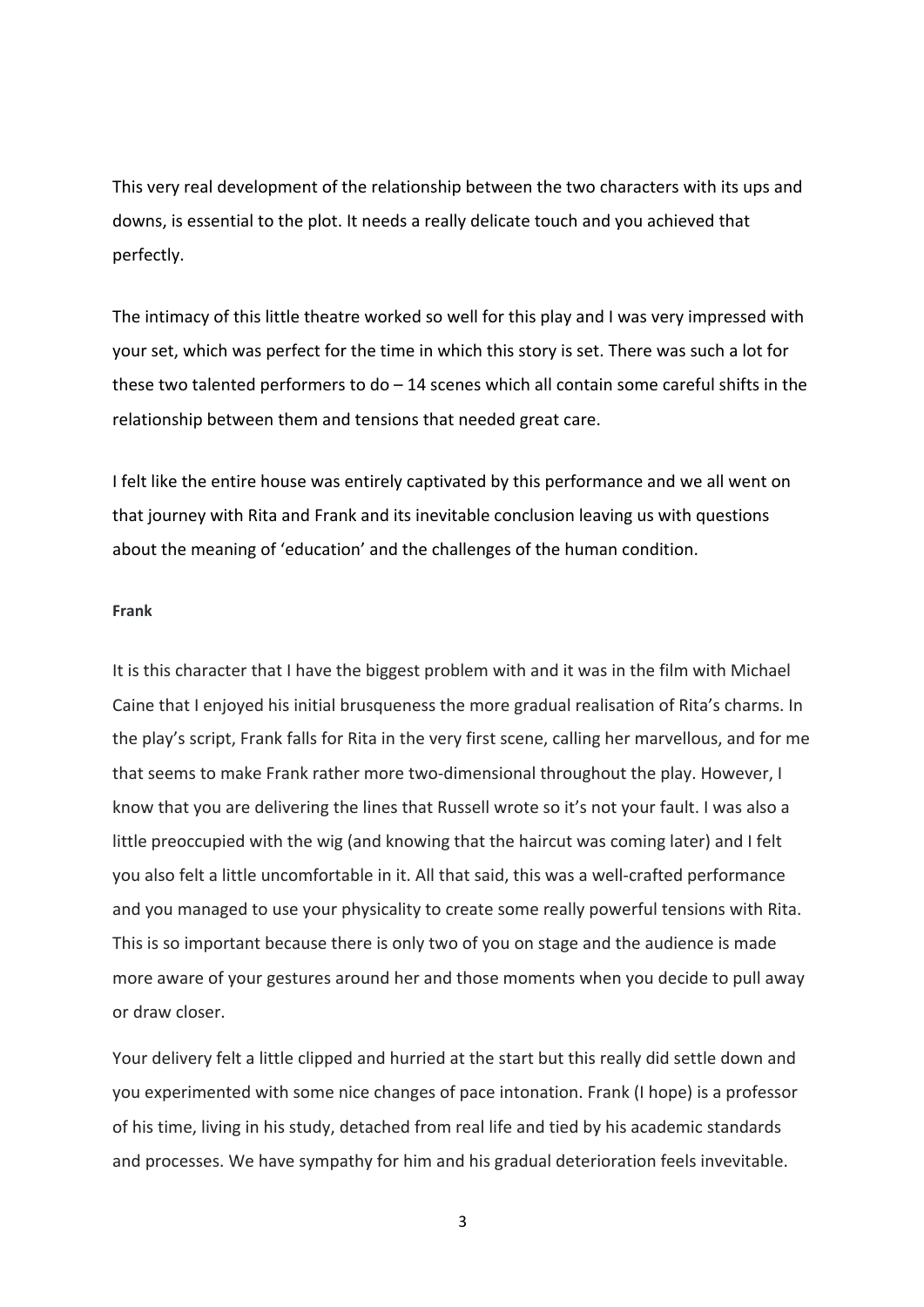I hope that professors like Frank no longer exist in our universities, but I imagine there are a few<sup>1</sup>

I particularly enjoyed the moments when you were angry with Rita (and by definition also angry with yourself and your inadequacies). This gave the relationship important light and shade. I am sure you felt very privileged to playing alongside Sarah and her brilliant portrayal of the larger than life and inspiring Rita.

## **Rita**

From the minute you walked in with your hips hitched to one side, I felt that we were in for treat. Rita bursts in like a rocket through that door on more than one occasion and I'm sure it's tempting to overplay those moments. You managed to rein in that energy to make your performance a much more complex one. Despite the ebullience of Rita's personality, you brought in some delicacy and subtely that I really enjoyed. Rita has many layers and we were drawn into your life from the start. You have the double challenge of explaining the challenges of your life (outside the study) as well as managing the development of your relationship with Frank and all that this entails. That's quite a task and you accomplished these with effortless ease, which just showed me how much you had worked on this character. As an audience, we were totally with you and felt the slow understanding of Frank and all his idiosyncracies. We were transported into that study and forgot completely that we were sitting in a studio theatre in Sherborne and that is the mark of an excellent piece of theate.

I often think of the Rita-Frank relationship as a seesaw. It tips up several times as the play develops but ultimately Rita is on the ascendant and finishes the stronger person. We conclude, of course that she was always the stronger of the two and that journey needs great care to portray to your audience.